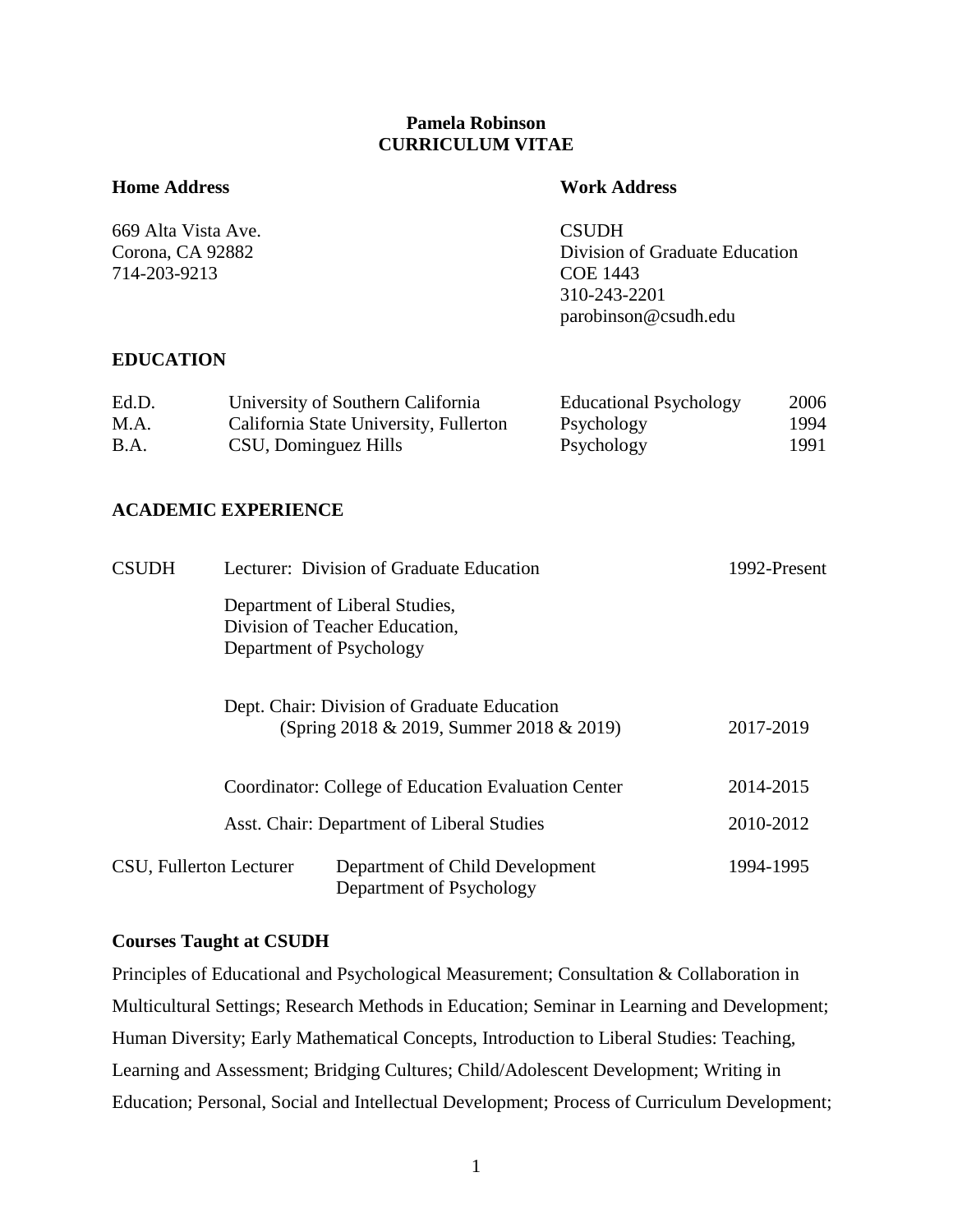Social-Cultural Issues in Education; Educational Psychology; Elementary Statistical Analysis in Psychology

### **Courses taught at CSUF**

Infancy and Early Childhood Development, Middle Childhood Development, Critical Thinking

## **PUBLICATIONS**

- Issa Lahera, A., & Robinson, P. (2017). Growing social justice leadership through system hacks: The formula for operationalizing change. In A. H. Normore & A. Issa Lahera (Eds.). *Restorative practice meets social justice. Un-silencing the voices of "atpromise" student populations.* Charlotte, NC: Information Age Publishing.
- Issa Lahera, A., Holzman, S., & Robinson, P. (2014). Ready to lead: Creating a pathway that insures that readiness. In A. Issa Lahera, K. Hamdan & A. H. Normore, (Eds.). *Pathways to excellence: Developing and cultivating leaders for the classroom and beyond*. Bingly, West Yorkshire, UK: Emerald.
- Cooper, J. L., & Robinson, P. (2013). Using classroom assessment and cognitive scaffolding to enhance the power of small-group learning. *Journal on Excellence in College* Teaching, 25(3&4).
- Cooper, J. & Robinson, P. (Eds.) (2011). *Small group learning in higher education: Research and practice.* Oklahoma City: New Forums Press.
- Robinson, P. & Cooper, J. (2011). Ten reasons college administrators should support small group instruction. *Tomorrow's Professor eMail Newsletter*. http:cgi.stanford.edu/~dept-ctl/cgibin/tomprof/postings.php
- Cooper, J., Robinson, P., & Ball, D. (Eds.) (2009). *Small group learning in higher education: Lessons from the past, vision of the future (2nd Edition).* Oklahoma City: New Forums Press.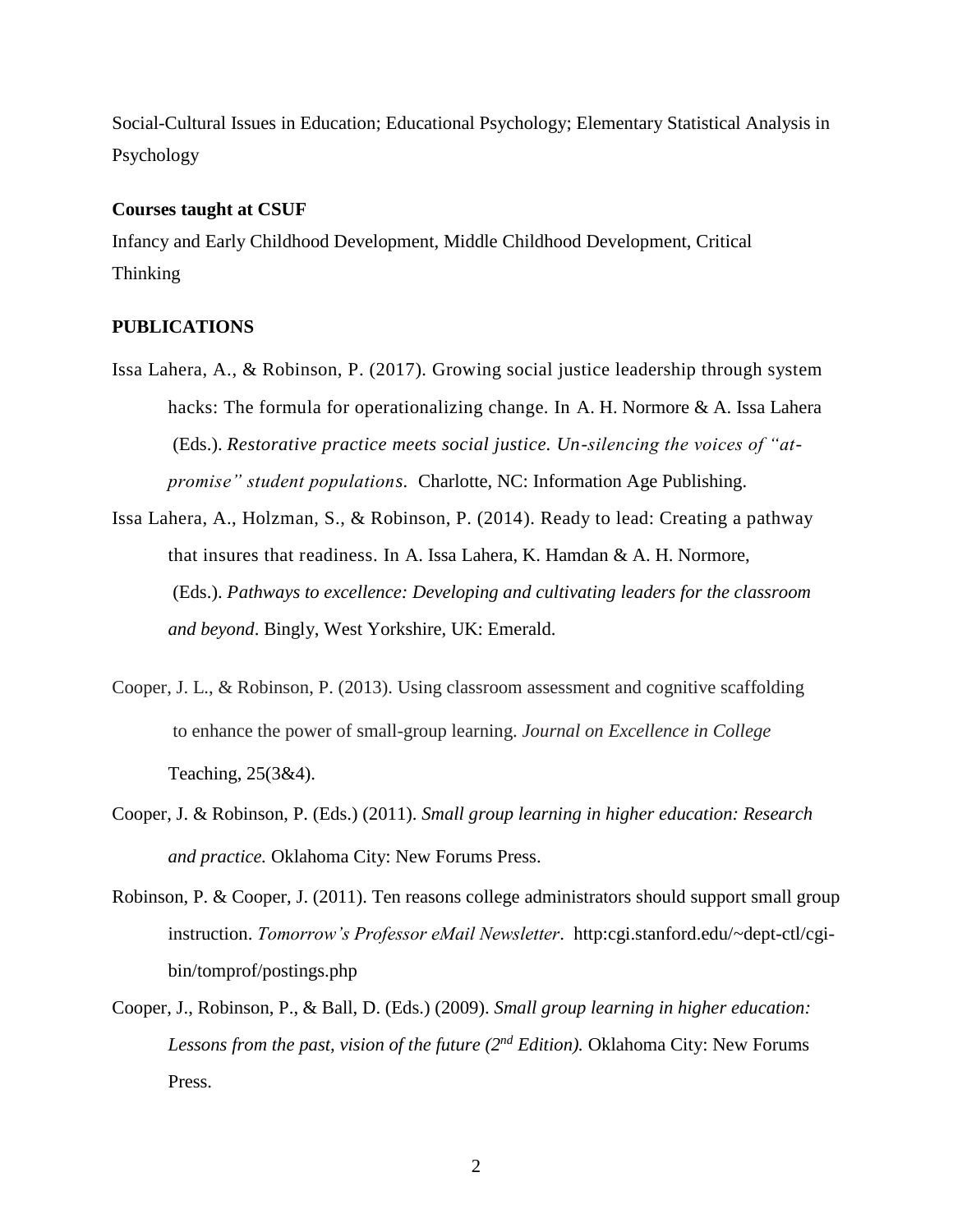- Robinson, P., & Cooper, J. (2009). The interactive lecture in a research methods and statistics class. In B. Millis (Ed.), *Cooperative Learning for Higher Education Faculty, Across the Disciplines, Across the Academies.* Madison, WI: Anker Press.
- Cooper, J., Robinson, P., & Clark, D. (2007). *The interactive lecture*. CERA Newsletter, *(1)*1, 3.
- Cooper, J., Robinson, P., & Ball, D. (Eds.) (2003). *Small group learning in higher education: Lessons from the past, vision of the future.* Oklahoma City: New Forums Press.
- Cooper, J., Ball, D., & Robinson, P. (2003). Small group learning in higher education: A status report and an agenda for the future. In Cooper, J., Robinson, P. & Ball, D. (Eds.) *Small group learning in higher education: Lessons for the past, visions of the future.* Oklahoma City: New Forums Press.
- Cooper, J., Robinson, P., & Ball, D. (2003). The interactive lecture: Combining classroom assessment and cognitive scaffolding within traditional instructional formats. *Small group learning in higher education: Lessons for the past, visions of the future.* Oklahoma City: New Forums Press.
- Cooper, J., & Robinson, P. (2000). The argument for making large classes seem small. In J. MacGregor, J. Cooper, K. Smith, & P. Robinson (Eds.), *Strategies for energizing large classes: From small groups to learning communities.* San Francisco: Jossey-Bass.
- Cooper, J., MacGregor, J., Smith, K. & Robinson, P. (2000). Implementing small-group learning: Insights from successful practitioners. In J. MacGregor, J. Cooper, K. Smith, & P. Robinson (Eds.), *Strategies for energizing large classes: From small groups to learning communities.* San Francisco: Jossey-Bass.
- Cooper, J., & Robinson, P. (2000). Getting started: Informal small-group strategies in large classes. In J. MacGregor, J. Cooper, K. Smith, & P. Robinson (Eds.), *Strategies for energizing large classes: From small groups to learning communities.* San Francisco: Jossey-Bass.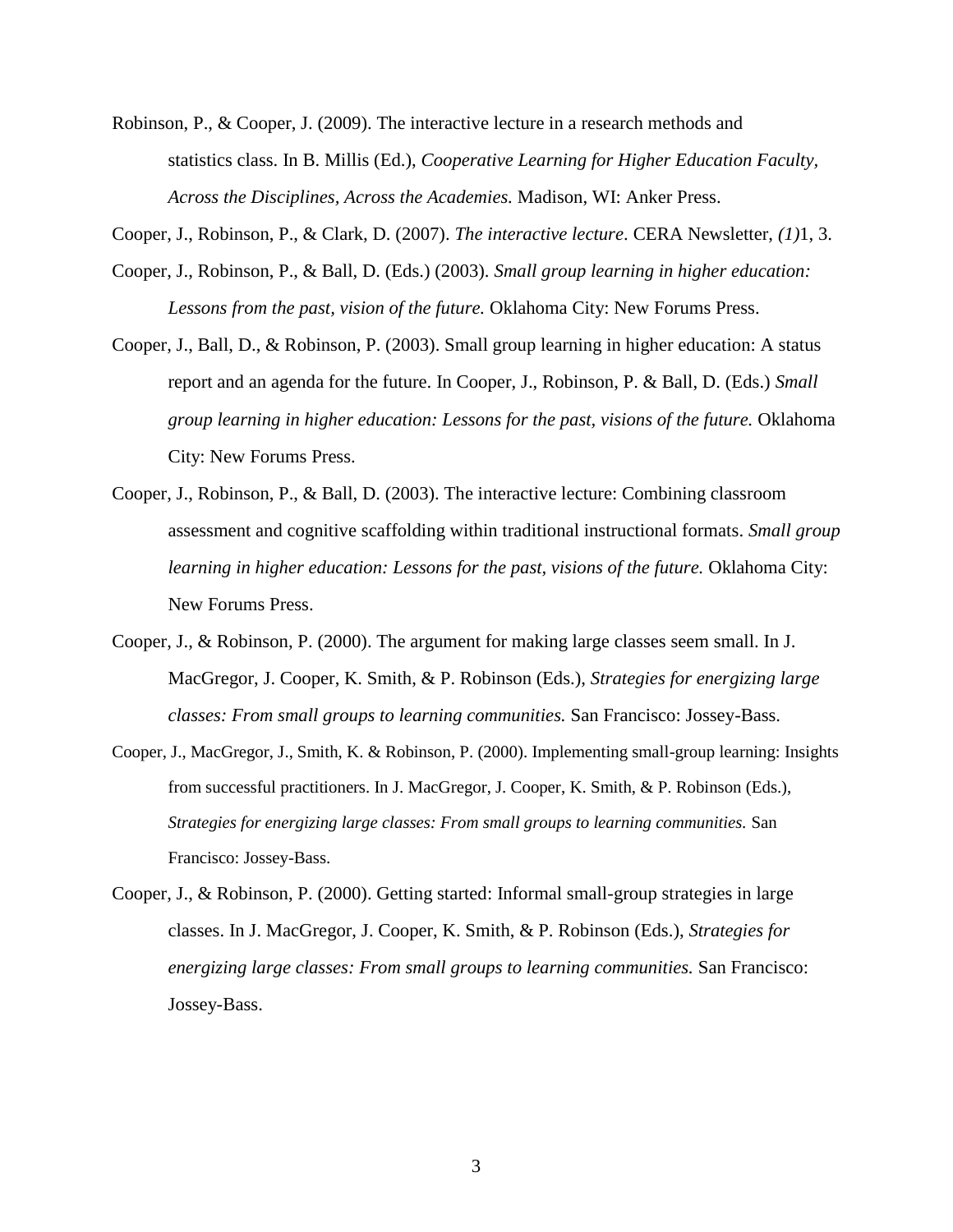- MacGregor, J., Cooper, J. L., Smith, K. A., & Robinson, P. (Eds.) (2000). *Strategies for energizing large classes: From small groups to learning communities: New directions for teaching and learning, no. 81*. San Francisco: Jossey-Bass.
- Cooper, J., & Robinson, P. (1999, Fall). Small-group instruction: An annotated bibliography of science, mathematics, engineering and technology resources in higher education. *Cooperative Learning and College Teaching, 9*(1), 11-20.
- Cooper, J., Robinson, P., & Miyazaki, Y. (1999). Promoting core skills in cooperative groups. In E. Dunne (Ed.), *The learning society: International perspectives on core skills in higher education.* London: Kogan Page.
- Cooper, J., & Robinson, P. (1998). Small-group instruction in science, mathematics, engineering and technology: A discipline status report and a teaching agenda for the future*. Journal of College Science Teaching, 27,* 383-387.
- Cooper, J., & Robinson, P. (1998). *Small-group instruction: An annotated bibliography of science, mathematics, engineering and technology resources in higher education* (Occasional Paper No. 6). Madison: University of Wisconsin-Madison, National Institute for Science Education.
- Cooper, J., & Robinson, P. (1998, Spring). Small-group instruction in science, mathematics, engineering, and technology (SMET). *Cooperative Learning and College Teaching, 9*(3)*,* 4-8.
- Cooper, J., & Robinson, P. (1997). Annotated bibliography of science, mathematics, engineering and technology (SMET) resources in higher education. In E. Dubinsky, D. Mathews, & B. E. Reynolds (Eds.), *Cooperative learning for undergraduate mathematics* (MAA Notes Number 44, pp. 275-291). Washington, DC: The Mathematical Association of America.
- Robinson, P., & Cooper, J. (1995). *An annotated bibliography of cooperative learning in higher education: Part III--the 1990s*. Stillwater, OK: New Forums Press.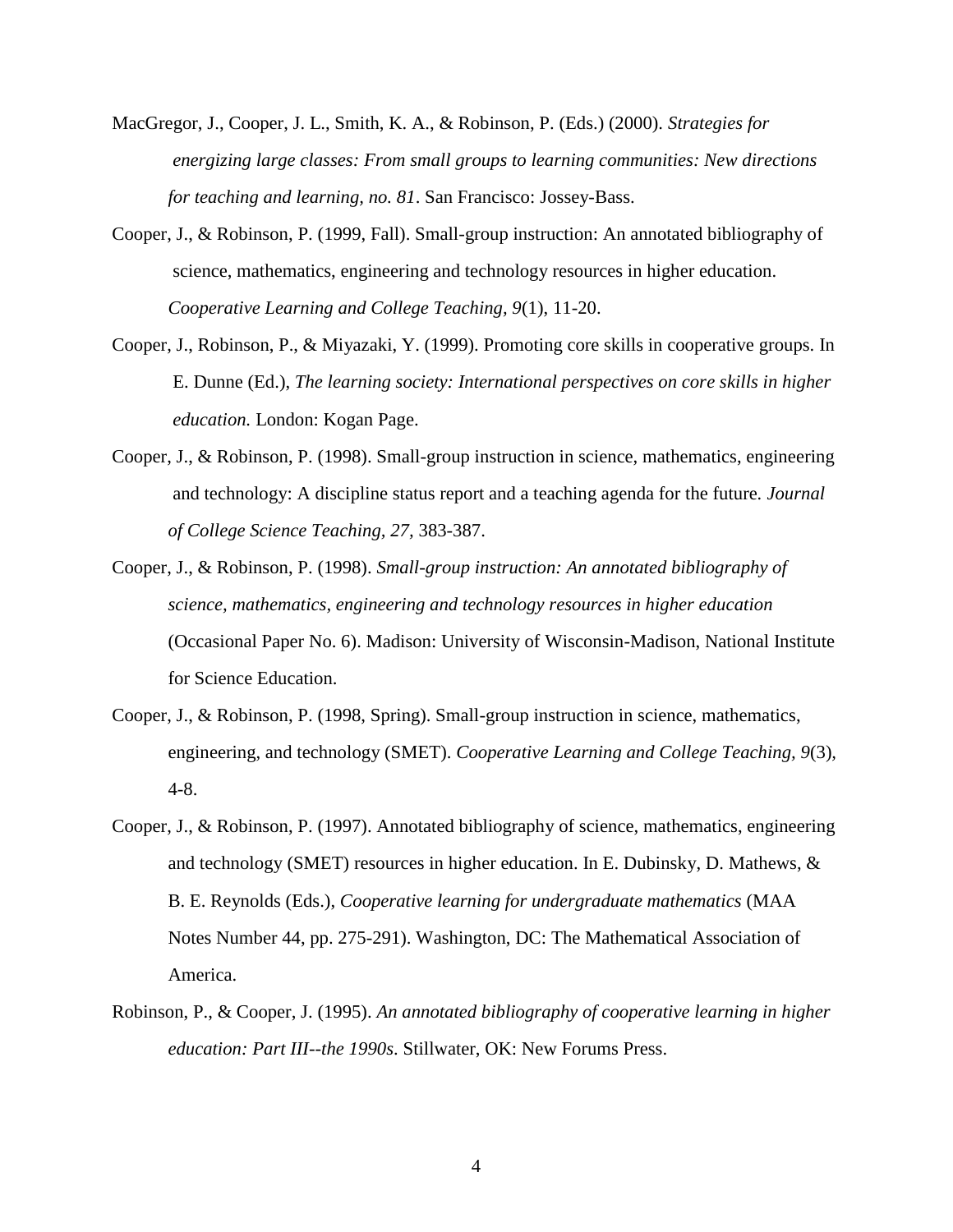- Cooper, J., Robinson, P. & McKinney, M. (1994). Cooperative learning in the classroom. In D. F. Halpern (Ed.), *Changing college classrooms: New Teaching and Learning Strategies For An Increasingly Complex World*. San Francisco: Jossey-Bass.
- Cooper, J., & Robinson, P. (1994, Fall). FIPSE-sponsored research at Dominguez Hills and community colleges. *Cooperative Learning and College Teaching, 5*(1), 2-3.
- Cooper, J., McKinney, M. & Robinson, P. (1991). Annotated bibliography of cooperative learning: Research and practice (primarily) at the collegiate level. *The Journal of Staff, Program, and Organization Development, 9,* 239-252.

## **PRESENTATIONS**

- Robinson, P. (2009, May). *Writing self-efficacy and reality: What do students know about their* writing ability? Presentation at the 12<sup>th</sup> CSU Regional Symposium on University Teaching, May 2, 2009, San Luis Obispo, CA.
- Robinson, P., & Grutzik, C. (2009, May). *Co-Teaching a college class: Cindy's and Pamela's* practical advice. Presentation at the 12<sup>th</sup> CSU Regional Symposium on University Teaching, May 2, 2009, San Luis Obispo, CA.
- Robinson, P. (2008, October). *Divide and conquer: A new way of looking at peer editing.* Presentation at the Annual Conference of the International Society for Exploring Teaching and Learning (ISETL), October 23-25, Las Vegas, Nevada.
- Robinson, P. (2008, April). *Easy, effective active learning activities to improve student writing*. Presentation at the 11<sup>th</sup> CSU Regional Symposium on University Teaching, April 12, Pomona, CA.
- Cooper, J. & Robinson, P. (2008, April). *A baker's dozen engagement strategies.* Presentation at the 11th Annual CSU Regional Symposium on University Teaching, April 12, Pomona, CA.
- Robinson, P. (2007, November). *How to design effective peer-editing activities.* Presentation at the 86th Annual CERA Conference, November 29-30, Dana Point, CA.

Robinson, P. (2006). *How does peer learning relate to freshmen retention and academic*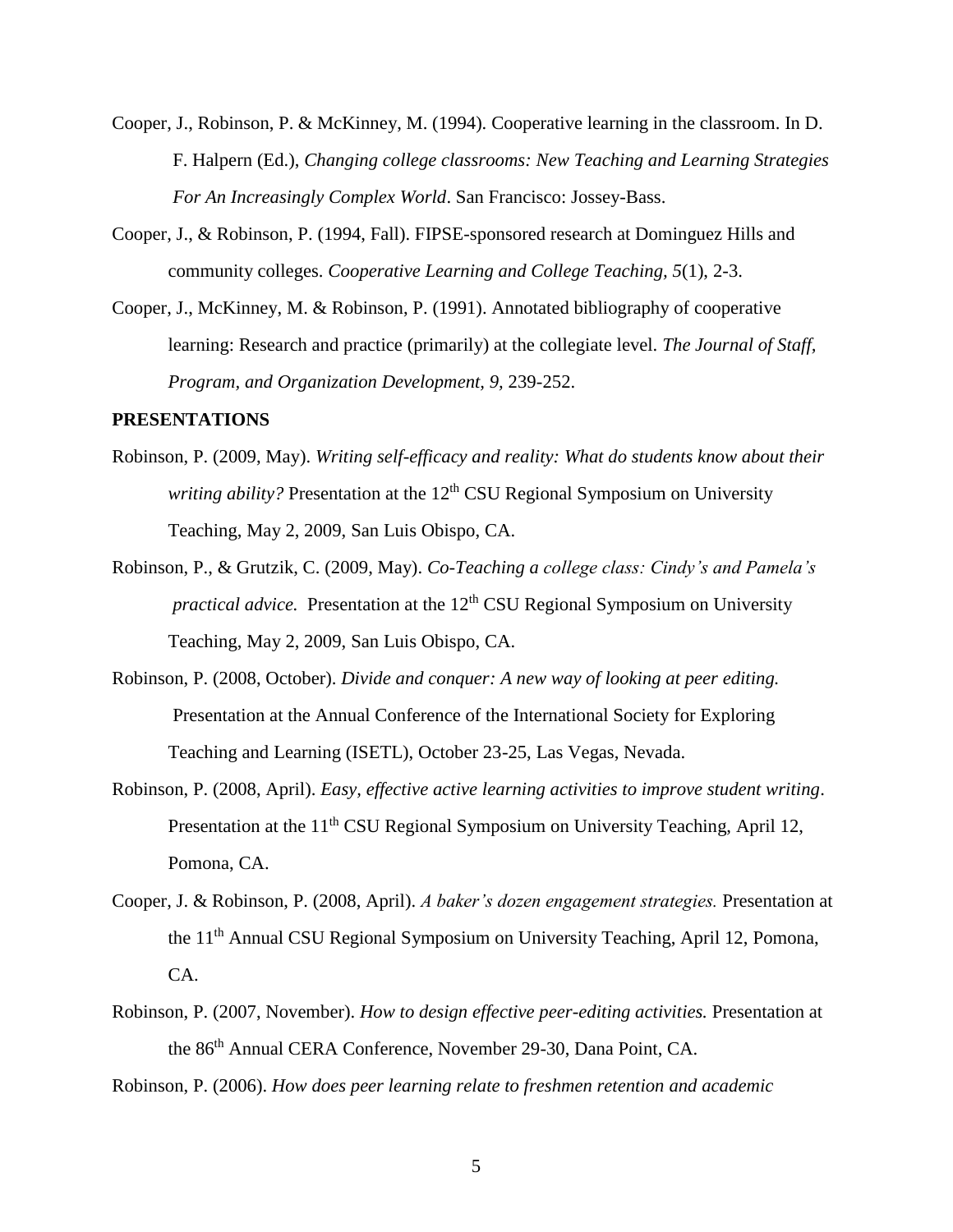*achievement?* Presentation at the Annual Conference of the International Society for Exploring Teaching and Learning (ISETL), October 19-21, Palm Springs, CA.

- Johnston, S., Cooper, J., & Robinson, P. (2001, April). Peer editing. Presentation at the Joint CSUDH-El Camino College Teaching Conference, April 27, Carson, CA.
- Robinson, P. (1994, January). *Cooperative Learning*. Faculty development workshop presentation. California State University, Fullerton.
- Cooper, J., & Robinson, P. (1994, October). *Building support for cooperative/collaborative learning on your campus and beyond: Lessons from the past and plans for the future.* Presentation at the Annual Conference of the International Society for Exploring Teaching Alternatives, Tempe, Arizona.
- Robinson, P. (1993, March). *Teaching psychology and cooperative learning*. A presentation at California State University, Dominguez Hills.
- Marsh, G., & Robinson, P. (1993, April). *Cognitive development during the college years*. Poster presentation at the 73rd. Annual Convention of the Western and Rocky Mountain Psychological Associations, Phoenix, Arizona.
- Cooper, J. L., & Robinson, P. (1993, October) *Cooperative learning and college instruction: Where we are and where we are going*. Presentation at the Annual Conference of the International Society for Exploring Teaching Alternatives, Ogden, Utah.
- Marsh, G. & Robinson, P. (1992, February). *America 2000: The hot stuff*. Poster presentation at the California State University Teaching and Learning Exchange, Los Angeles, CA.
- Marsh, G. & Robinson, P. (1992, April). *Critical thinking assessment*. Poster presentation at the California State University Critical Thinking Council Meeting, Fullerton, CA.
- Robinson, P. (1992, October). *Implementation of cooperative learning: A beginner's experience*. Presentation at the joint conference of the International Society for Exploring Teaching Alternatives and the Network for Cooperative Learning in Higher Education, San Pedro, CA.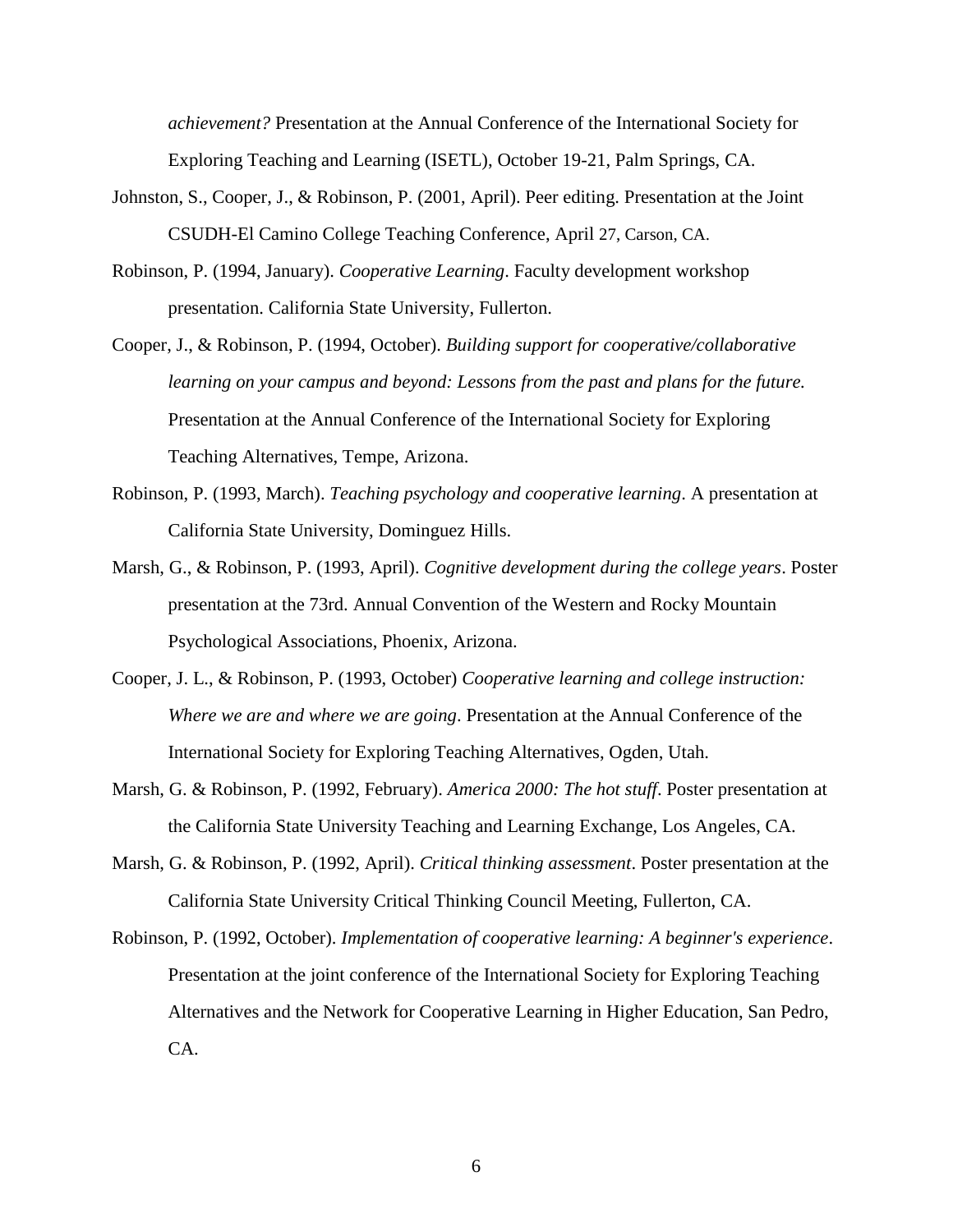Robinson, P. & Swiney, G. (1991, April). *The validity of using the Thematic Apperception Test in cross-cultural studies and in revealing latent racial stereotypic attitudes*. Poster presentation at the Santa Clara University 20th Annual Western Psychology Conference for Undergraduate Research, San Francisco, CA.

# **OTHER PROFESSIONAL ACTIVITIES AND PUBLIC SERVICE**

Program Consultant (evaluation and curriculum), Innovative School Leadership Institute (ISLI), 2013-September 2018.

Program Consultant (evaluation and curriculum), Charter and Autonomous Schools Leadership Academy's (CASLA) and Urban School Leaders' (USL) U.S. Department of Education grants, 2012-2015.

Evaluation Consultant, Lynwood Unified School District's U.S. Department of Education— Teacher Incentive Fund Quest for Success grant proposal, 2007.

External Evaluator, Safe Schools/Healthy Students, Hawthorne School District, 2002-May 2006. Conducted a four-year evaluation of a 5.9 million dollar Federal grant.

External Evaluator, Beginning Teacher Support and Assessment (BTSA), School of Education, CSUDH, 2001-2003.

External Evaluator, Long Beach Partnership for Interns LanternSquare Program, 2001-2002.

Evaluation Consultant, Los Angeles World Airports GATEWAYS High School Internship Program, 2002.

External Evaluator, South Bay Private Industry Council. Evaluation design and data collection consultant for a five-year School-to-Work grant with urban high schools located in Inglewood, Lawndale and Hawthorne CA, 1997-2002.

Data Analysis Consultant, Patterson Project: Health Care for Specials Needs Students in California, 2000.

External Evaluator, Center for the Teaching of Reading, CSUDH. 1998-1999.

Evaluation Associate, School of Education, California State University, Dominguez Hills School of Education Accreditation Evaluation. Program evaluation data analysis, survey construction and data collection. 1997- 1999.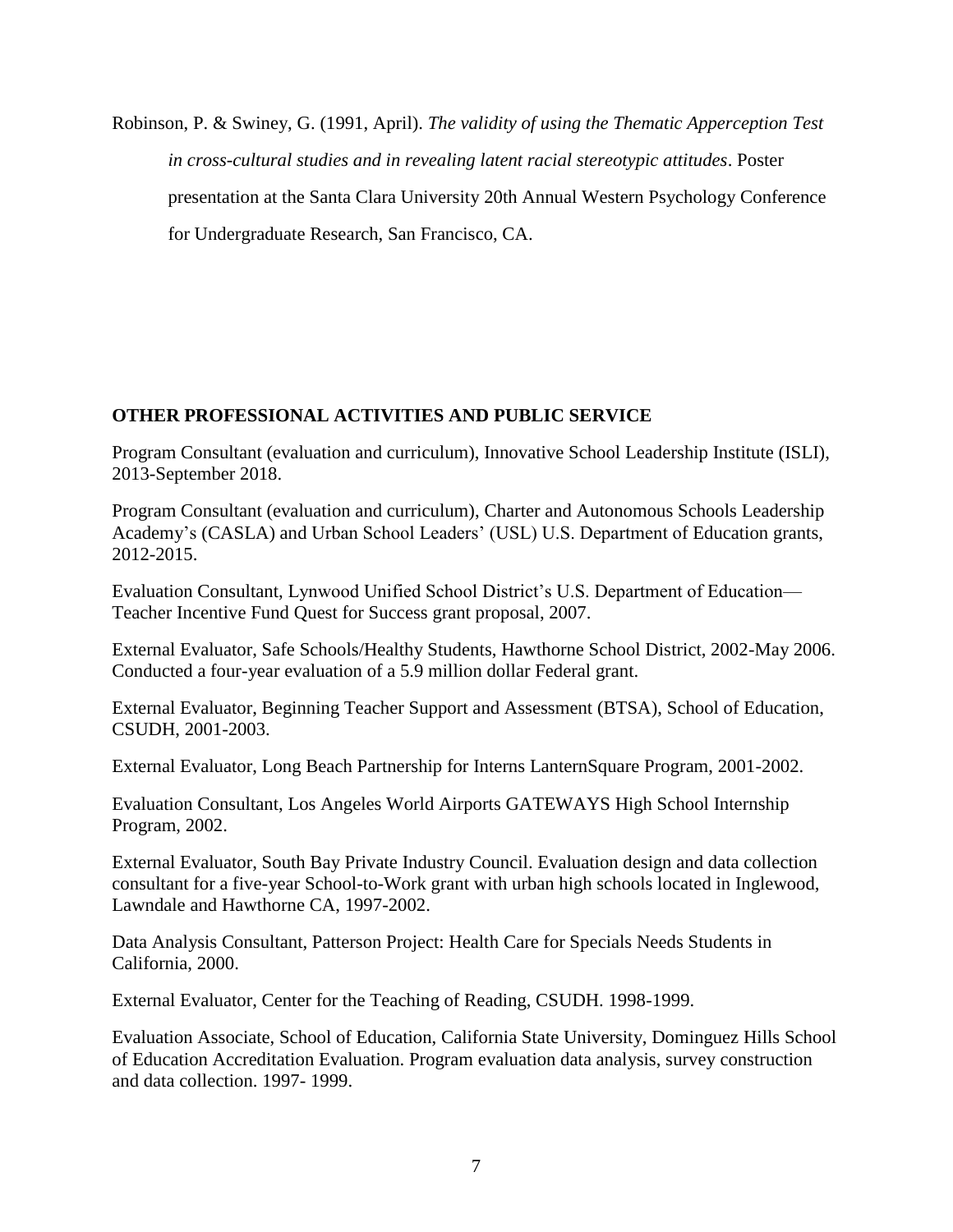Evaluation Analysis Consultant, Japan/United States Teachers Institute: Project Vital Links, 1997.

Evaluation Data Analysis Consultant, College Prep Math Project at Culver High School, E. Krinsky, California State University, Dominguez Hills, Math Department. 1996-1997.

Evaluation Associate, AmeriCorps/Council of the Great City Schools, Long Beach, CA. 1995- 1997.

Evaluation Consultant, California State University, Dominguez Hills Graduate Writing Exam program. 1995.

Evaluation Associate, National Science Foundation/KCET "Count on Me" television program and "Count on Me" parent/teacher workshops. 1993-1995.

Evaluation Associate, TITLE III program at California State University, Dominguez Hills. 1993- 1995.

Consultant to a collaborative project with San Francisco State University, Sacramento State University and California State University, Dominguez Hills focusing on the development of a multi-year proposal to design a comprehensive, formative and summative model for faculty evaluation. 1994.

Data Analysis consultant, California State University, Dominguez Hills BTSA Project. Analysis of the effect of teacher-training aids on the retention of minority K-12 first and second-year teachers. 1994.

Evaluation Associate, Humanities Online External Degree Masters Program for California State University, Dominguez Hills Extended Education. 1993.

Data Analysis Consultant for Dr. Richard Gordon, California State University, Dominguez Hills, a project comparing teaching behaviors of master teachers and interns. 1993.

# **PROFESSIONAL HONORS, AWARDS, FELLOWSHIPS**

2004-2006 Chancellor's Doctoral Incentive Program (CSIP),

California State University

2005 Donald Golder Memorial Scholarship for merit,

University of Southern California, Rossier School of Education

2003-2006 Rossier School of Education Dean's List (GPA 4.0)

1991 Certificate for Distinguished Scholarship

California State University Dominguez Hills

School of Social and Behavioral Sciences